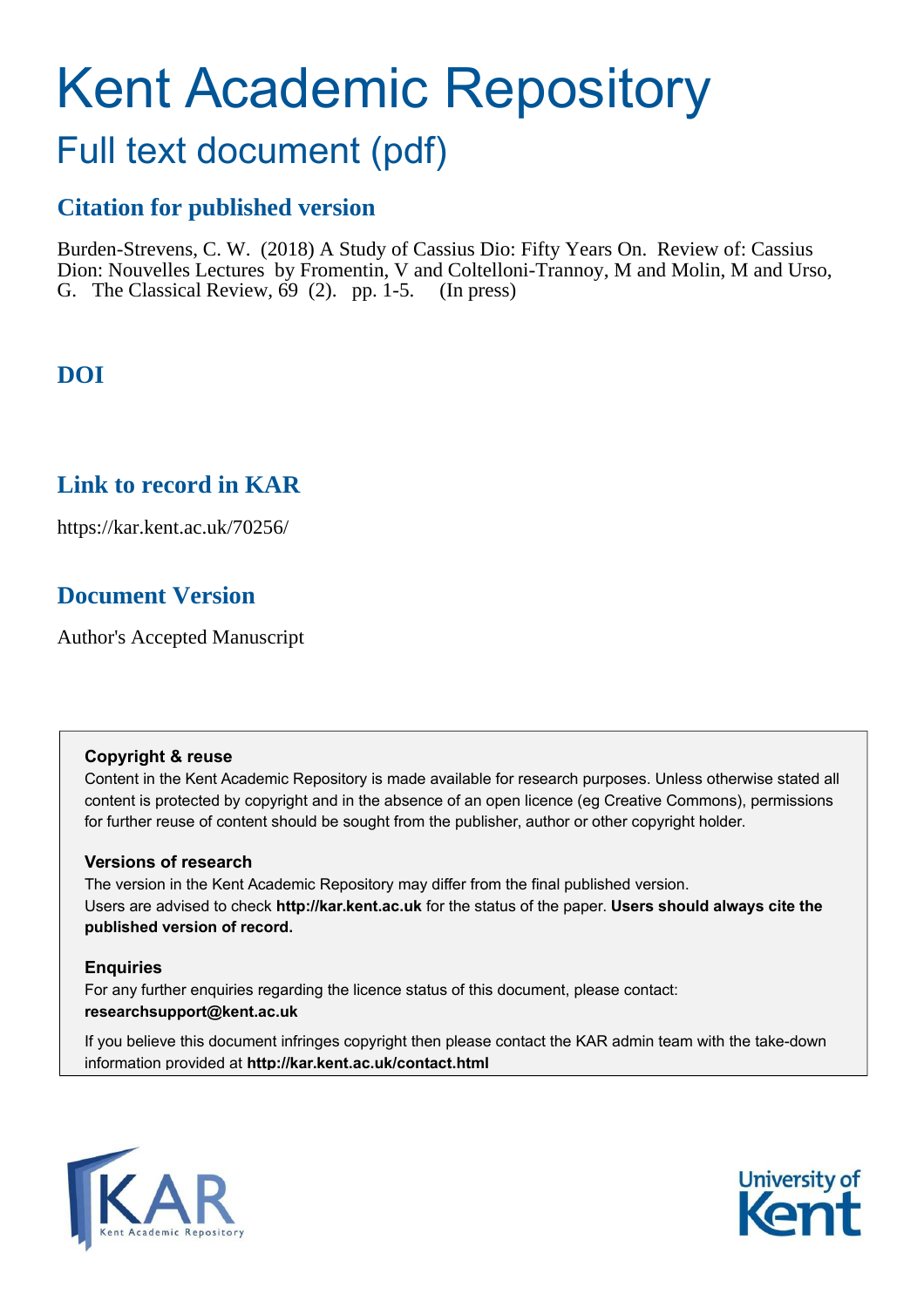Fromentin (V.), Bertrand (E.), Coltelloni-Trannoy (M.), Molin (M.), Urso (G.) (edd.) Cassius Dion: nouvelles lectures. In two volumes. (Scripta Antiqua 94). pp. 881. Bordeaux: Ausonius, 2016. Paper, €45. ISBN: 978-2-35613-175-1.

I apologise for the lateness of this review.

This ambitious publication arrives as one of the many fruits of the Dioneia round table, a collaboration between twenty-four scholars funded by the Agence Nationale de la Recherche. From 2011, Dioneia had as its principal object the translation, commentary, and re-edition of many books of Cassius Dio's Roman History in the Belles Lettres texts of the Collection des Universités de France. Eight fine new editions of Dio's books have now appeared in the collection, with translation and commentary. In keeping with the scope of *Dioneia's* task—and as a complementary summary of the findings of the équipe—Cassius Dion: nouvelles lectures revisits all portions of Cassius Dio's Roman History, exploring questions of tradition, reception, theme, and style.

The two volumes contain forty-eight contributions (including a preface by Fergus Millar and general introduction by Valérie Fromentin). These are organised into three main parts: i) "the tradition and reception of the text of the Roman History" (pp.  $21-112$ ); ii) "writing Roman history under the Severans" (pp. 113–414); and iii) "Cassius Dio: historian of power" (pp. 431– 798). Helpfully, these intimidatingly broad categories are divided into smaller sections. Almost all of the contributions are in French, with half a dozen in Italian, two in English, and one in German.

To draw together Dio's manuscript tradition, later reception, speeches, lexicon, sources and literary models, and narrative strategy is no easy task. For postgraduates, much of this will be very new and thought-provoking indeed. For Diophiles, however, some of the questions posed will already be familiar, and the answers given to those questions equally recognisable. Nevertheless, some of the individual contributions within these well-trodden sections are innovative: for example, Christol's analysis of Dio alongside Marius Maximus and Ulpian (pp. 431–446), Platon on the much neglected Books 57–58 (pp. 653–678), and Urso on the non-Livian tradition for the first decad (pp. 143–158).

Although there is inadequate room to give a full discussion of each of the chapters on offer, a survey of noteworthy examples in each of the volume's sections will illuminate its scope and the generally high quality of the contributions.

Chapters 2 and 3 are broad summaries of the transmission of the Roman History, first in the editio princeps (Bellissime, pp. 33–40) and then more widely as a source consulted in antiquity, from Herodian to John Lydus (Mecella, pp. 41–50). These short chapters necessarily paint with a broad brush, and the treatment is descriptive. Hence in her discussion of the debate surrounding Herodian's relationship with Dio, it is sufficient for Mecella to conclude that Herodian may have directly consulted the Roman History without a Zwischenquelle (pp. 43– 44), but Mecella avoids comment on why Dio may have been an attractive option and what this indicates about the character of both works.

Chapters 4 and 5, both by Umberto Roberto, are especially enjoyable. These cover the reception of the Roman History in Peter the Patrician (pp. 51–68) and in John of Antioch (pp. 69–80). Roberto argues that both authors drew from Dio, having in mind contemporary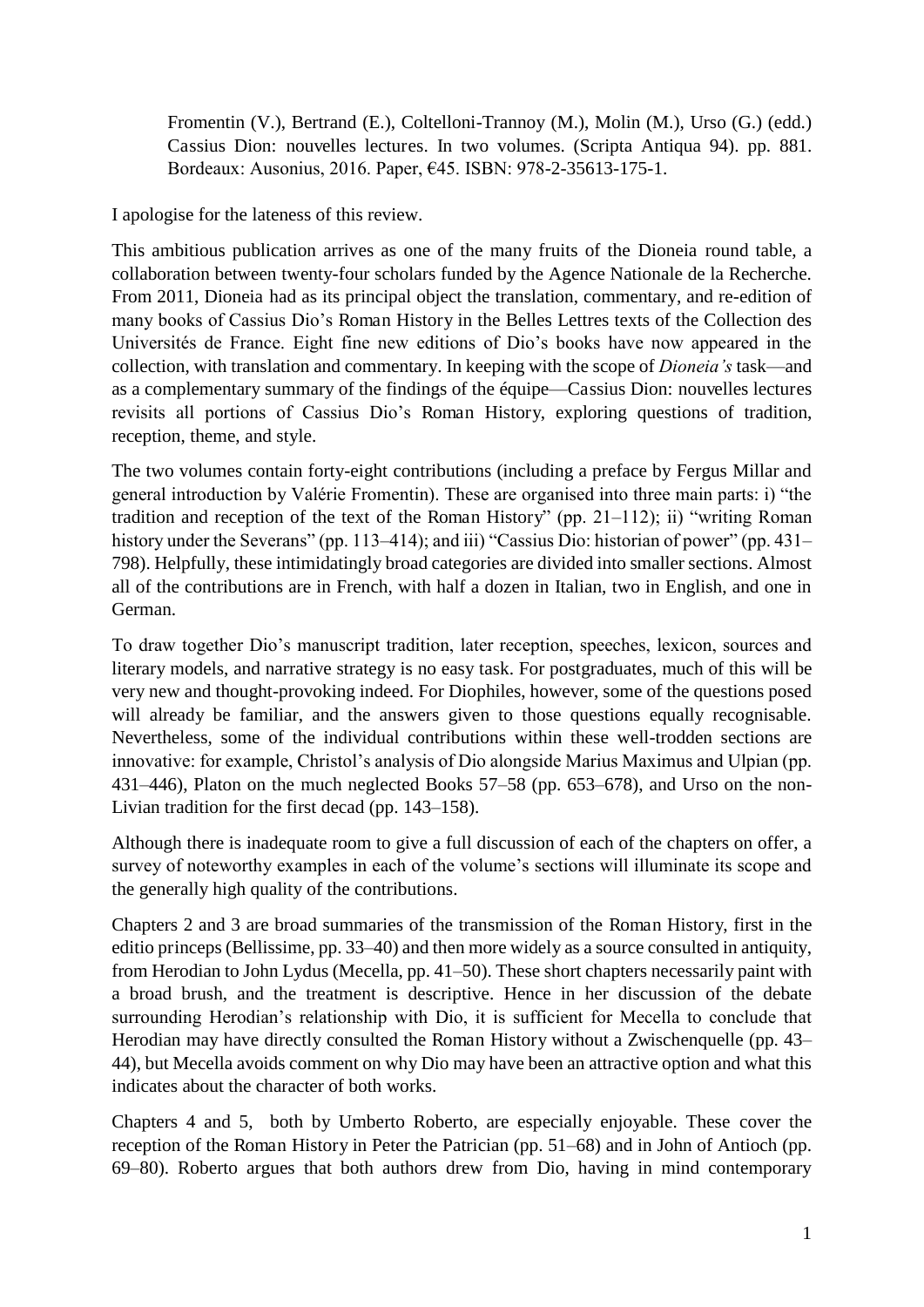political concerns for which the Roman History was an ideal foil; but in using this source, both took varying liberties. Peter, often epitomating drastically, sheds precious light on the tradition of factoids, but the extent of his modifications renders him less useful for "reconstructing" the Roman History (p. 67). On the other hand John of Antioch altered quite entirely Dio's view of the Republic. For John, the res publica libera was Rome's golden age, ruined by the decadence of monarchy. Accordingly, John resisted the urge to be influenced by the complex view of his source on Octavian, preferring instead a much more hostile portrait (p. 76). These excellent studies provide sound guidance on the uses to which Peter and John may, and may not, be put in our search for lost portions of Dio's narrative.

Chapters 6 and 7 discuss the epitomators of the Roman History, Xiphilinus (Berbessou-Broustet, pp. 81–94) and Zonaras (Bellissime & Berbessou-Broustet, pp. 95–112). Both deal with the critical question of the epitomators' fidelity to their original source. As is shown in these studies, Xiphilinus' and Zonaras' treatment of their source can have dramatic implications for our understanding of Dio. For example, comparison of Xiphilinus' account of Pompey's landing at Brindisi with the direct tradition (p. κκ) demonstrates that the epitomator modified the original vocabulary, so creating a foreshadowing of monarchy where Dio's original in fact did not. Thus, while the raw content may be faithful, there occur changes in emphasis. Oddly, these two chapters rarely speak to one another. The differences between the two Byzantines are noted (p. 108) yet the direct comparison is brief (p. 101). A more synoptic overview would be a welcome conclusion to this otherwise excellent duet.

Chapters 10–13 represent a third of the section devoted to Dio's sources and models. Of these, the contributions of Gianpaolo Urso (Chapter 10, pp. 143–158) and Valérie Fromentin (Chapter 12, pp. 179–190) are especially persuasive. Through a rich set of examples, Urso argues that Dio frequently followed pre-Livian sources in crafting his vision of early Roman history. Especially striking are the points at which Dio clearly deviated from the tradition—for example his (unique) detail that the dyarchy of consuls was a much later development than Livy suggests (p. 144–145), and his treatment of the "disaster" (not so, it would seem) at Caudium (pp. 152– 153). Valérie Fromentin's chapter considers Cassius Dio's use of Dionysius as a literary model, with particular emphasis on the speeches. Through comparison of Dio's speeches on the birth of the Republic (p. 184) or on Menenius Agrippa's fable (p. 188) with Dionysius' version, Fromentin suggests that Dionysius may have served as a rhetorical model for our historian.

Éric Foulon's study of Dio's use of Polybius (Chapter 11, pp. 159–178) proposes that the significant differences between the two historians, from the beginning to the end of the Punic Wars, preclude a source-relationship (p. 176). The analysis, driven forward by comparison of specific passages (pp. 165–176), is convincing, and Foulon adduces sympathetic reasons for which Dio looked elsewhere (p. 177). De Franchis' contribution (Chapter 13, pp. 191–204) returns to the vexed question of Dio's relationship with Livy: modèle, ou contre-modèle? As De Franchis notes, this is a problematic task, and some readers may question whether this analysis fulfills it. The discussion rarely moves beyond the general and the raw material is restricted to a few pages: for example, a few points on the lengths of speeches (pp. 196–197) and broad comments on the historians' envisaged readership (p. 200–201). The perspective of Schwartz 1899 is given disproportionate treatment (pp. 191–194), and readers may question whether it is still necessary that Schwartz set the tempo.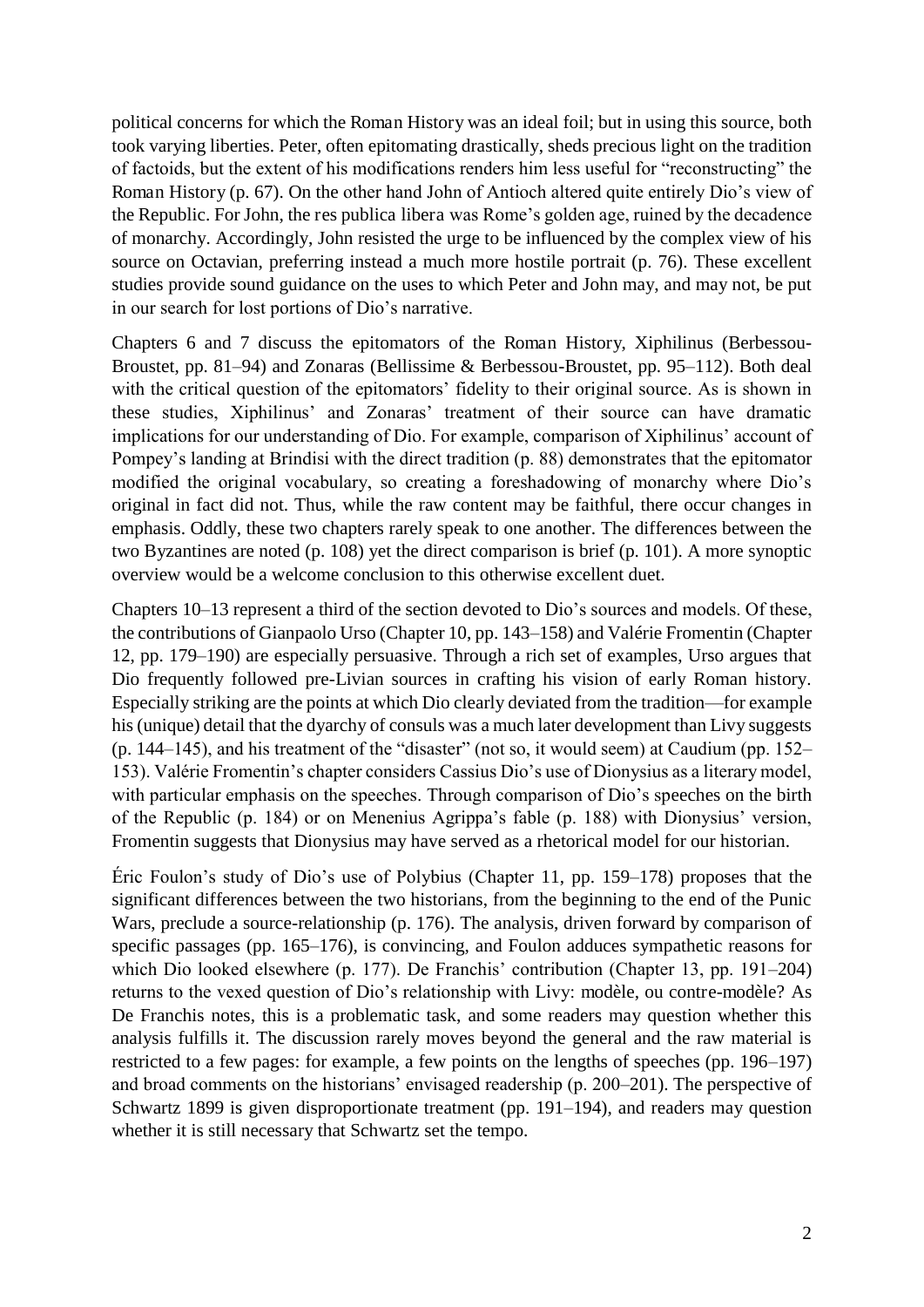Chapters 19–20 and 24–25 make up half of the fourth section of the volume, devoted to the Dio's narrative technique. John Rich (Chapter 19, pp. 271–286) convincingly shows that Dio used an annalistic structure down to Book 35 with significant flexibility, sometimes even abandoning year-by-year narration altogether. In particular, the historian was more selective in the intervening periods between major conflicts. An excellent follow-on to this chapter is provided by Marianne Coudry (Chapter 20, pp. 287–301). Thanks to the editors' thoughtful distribution, Coudry neatly picks up the thread with a study of Dio's narrative methods from Books 36–44. Coudry demonstrates the historian's increased use of biographical techniques as his subject progressed. Importantly, Coudry argues that the historian deployed these charactersketches in order to explore historical problems integral to his explanation of the decline of the Republic (esp. pp. 293, 295).

Later in this section of the volume, Marion Bellissime (Chapter 24, pp. 363–378) investigates Dio's margin of artistic license in composing the speeches. Eschewing the traditional approach which has traditionally dominated this topic, Bellissime shelves questions of "historicity" and instead suggests that we search for "verisimilitude". This, as Bellissime convincingly argues, is far more appropriate to the tenets of rhetorical education. There is sensible discussion here of Dio's training in the progymnasmata—a topic usually (and oddly) ignored in the study of Dio's speeches (e.g. pp. 364–365, 368–369). This chapter is followed neatly by Sophie Gotteland's contribution on Dio's use of  $\epsilon$ <sub>xppa $\sigma$  $\epsilon$  and  $\epsilon$  $\alpha$  $\gamma$  $\epsilon$  $\alpha$  in the battle-narratives</sub> (Chapter 25, pp. 379–396). In a fresh analysis on the battles of Naulochus (pp. 386–390) and Cappadocia (pp. 390–393), Gotteland shows that the historian not only crafted such set-pieces to show his mastery of the rhetorical schools. Rather, such use of  $\epsilon \kappa \varphi \rho \alpha \sigma \iota \zeta$  could fulfil explanatory functions also, turning the spectators of Naulochus into active participants and so underscoring the universal impact of civil war: in civil war, no one is truly a mere spectator.

Volume II of this collection consists of shorter sections, opening with a collection of three chapters on Dio's identity as a Roman senator of the Severan age. Notable here is Michel Molin's contribution (Chapter 29, pp. 469–484), which uses the programmatic speech of Agrippa and Maecenas in Book 52 as a point of departure for exploring wider questions about Dio's perspective on his own age. This is a familiar approach, and some of the conclusions are widely understood: for example, that Dio articulates here a view of a collaborative and 'senatorial' monarchy (pp. 469–470), or retrojects into Augustus' time concerns about the Severan age (pp. 471–476). Likewise, many readers will already recognise the picture of a conservative senator painted in the conclusions.

The next section, "writing Roman history in Greek", is also a collection of three contributions, opening with a rigorous study by Marianne Coudry of Dio's Greek institutional lexicon for Republican practices (Chapter 30, pp. 485–518). In a marked departure from purely philological work (p. 485), Coudry rather explores why Dio chose between translation, transliteration, or equivalence of Latin institutional terms, and how his commentary on these terms fits within his political reflection on the outgoing Republic. Coudry shows that Dio often translated with high levels of precision in order to explore topics of political significance, for example the term legatus (p.  $488-489$ ); likewise, Dio's remarkable care for institutional vocabulary could serve polemical functions (p. 488). Furthermore, Coudry shows that where Dio seeks less precision, using catch-all terms such as  $v \circ \omega$  for the legislative process, this emerges not from ignorance, but rather a deliberate simplification in order to focalise the central issues at stake (p. 497).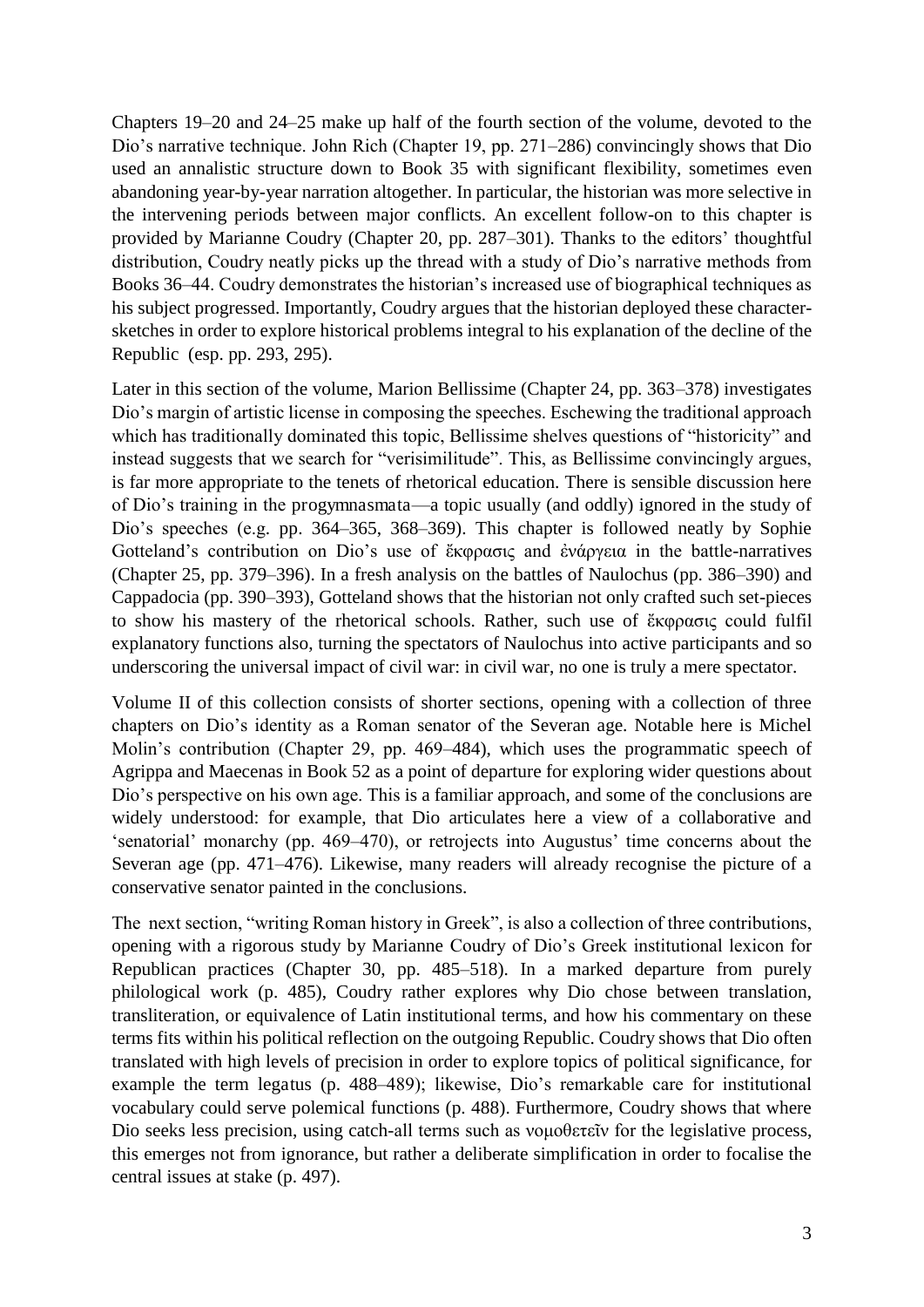A very different study of the historian's political reflection is given by Clifford Ando (Chapter 35, pp. 567–580) in a further collection of three chapters devoted to Dio and the Roman  $\pi$ o $\lambda$ ttei $\alpha$ . In an innovative analysis, Ando pairs the Agrippa–Maecenas controversy of Book 52 with Book 53 in order to explore Dio's view of the paradox of imperial rule. Ando makes three claims (pp. 576–577): first, that for Cassius Dio "legitimacy" was based on the conduct of the emperor in office, not the means by which he attained it; secondly, that the tension between the conventional communication of power on the one hand, and the corrosive effect of possessing it on the other, was an unresolved (and perhaps unresolvable) problem; and thirdly, that Dio viewed historiography as a potential remedy. Maecenas' proposals to Augustus establish a dichotomy between public communication and the realities of power which from the very birth of the Principate would be deleterious and irreconcilable. The analysis is incisive and a delight to read.

The subsequent section consists of five chapters centered around the function and dysfunction of institutions, following on neatly from Ando's contribution. Of these I restrict my comments to two case studies: Marianne Coudry on Senate and magistrates in the 50s (Chapter 38, pp. 609–624), and Marie Platon on the Senate under Tiberius (Chapter 40, pp. 653–678). Coudry explores Dio's presentation of matters of constitutional law and convention, followed by discussion of the magistrates in Books 36–40. What clearly emerges is Dio's historical interest in the destructive impact of innovation and dysfunction (p. 613): thus the exiled Senate in Thessalonica clings to titles at once both traditional and yet an inversion of the proper order (p. 623). These books are not a story of "great men" but rather a history of the Republic as a political regime (p. 624). In a similar way, Marie Platon suggests that we may view the Imperial portions of Dio's work as much a "senatorial" history as an Imperial history. Platon shows that for Dio, the gradual breakdown in relationship between Tiberius and the Senate in Books 57– 58 was attributable not only to the flaws in the *princeps'* character, but also to fundamental structural issues: notably, the corrosive cycle of flattery prevalent in monarchies (pp. 617–675). Dio's Tiberius and Dio's Senate simply do not understand one another, and communicate in radically different ways.

The closing part of Volume II addresses Dio's responses to imperial expansion in six chapters. This section opens with Estelle Bertrand's study of Cassius Dio's view of Roman imperialism (Chapter 41, pp. 679–700): this is an authoritative and convincing synthesis which provides excellent context for the ensuing five chapters. As Bertrand notes (p. 679), Dio's theoretical view on Rome's empire is usually studied from the perspective of political changes ( $\mu \in \mathfrak{so}(\alpha)$ ). But here instead, Bertrand attributes these  $\mu \in \mathfrak{so}(\alpha)$  explicitly to Roman imperialism in Dio, not only for the Republican period but for the Imperial period also. Bertrand connects, rather than divides, these two periods in a meaningful way: for example, her survey of Dio's lexicon shows that his Greek translation for imperium populi Romani only appears with the subjugation of Egypt in 30 BCE and recurs regularly thereafter (pp. 684–685), revealing a gradual development. The discussion is crisp and persuasive. To move from Bertrand's synthesis to a more specific case-study, Giovanni Brizzi focusses on eastern campaigns in the Roman History (Chapter 44, pp. 741–772). Brizzi shows that Dio's general attitude to Roman imperial expansion in the east is unfavourable, from Crassus (pp. 744–747) to Septimius Severus. This long and scholarly chapter is rich in evidence and gives a wide treatment of Dio's account. Analysis of the Roman History itself is, however, rather brief, and